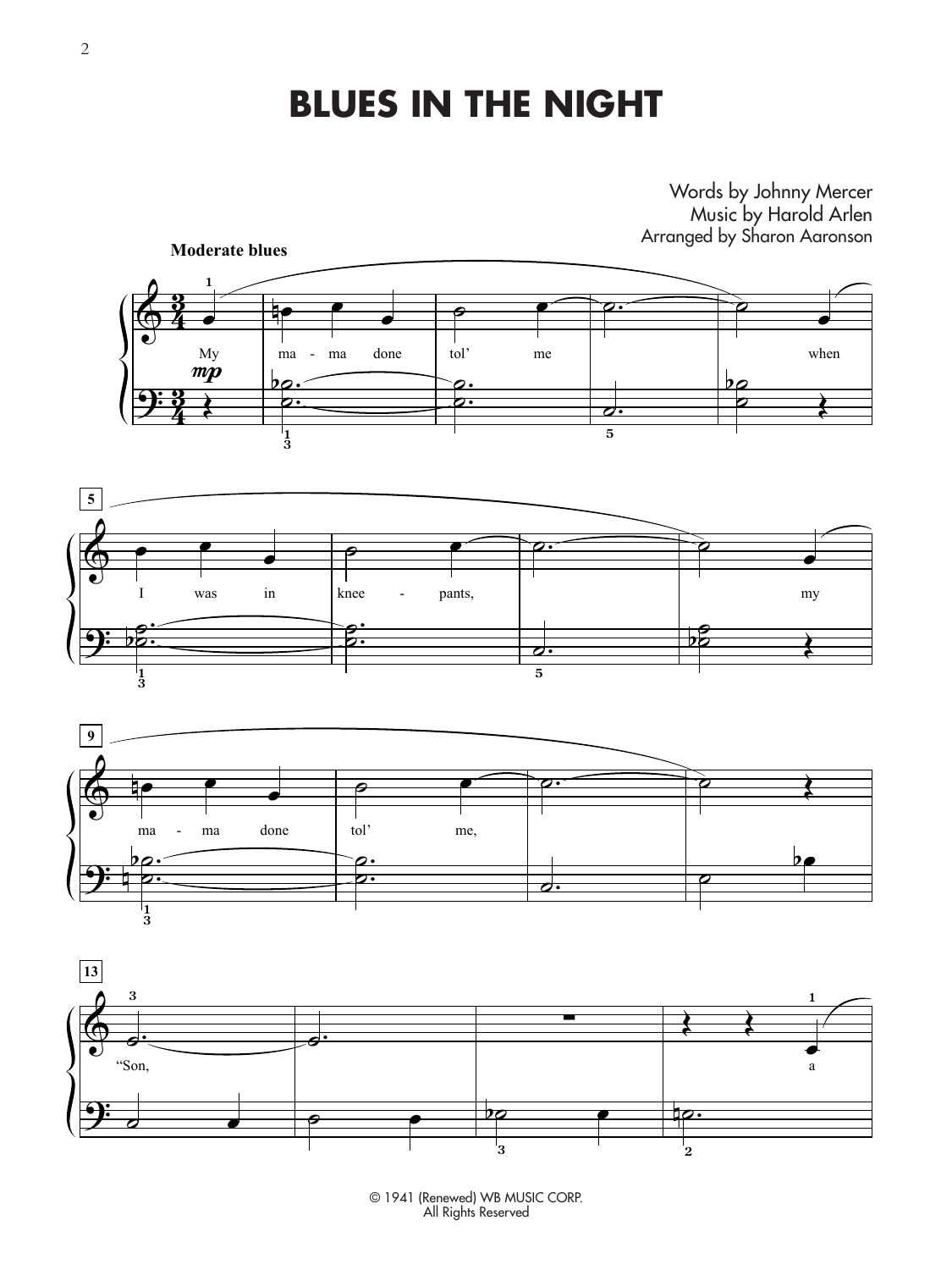# **IT AIN'T NECESSARILY SO**

Words and Music by George Gershwin, Du Bose and Dorothy Heyward and Ira Gershwin Arranged by Sharon Aaronson



© 1935 (Renewed) GEORGE GERSHWIN MUSIC, IRA GERSHWIN MUSIC and DU BOSE AND DOROTHY HEYWARD MEMORIAL FUND All Rights Administered by WB MUSIC CORP. All Rights Reserved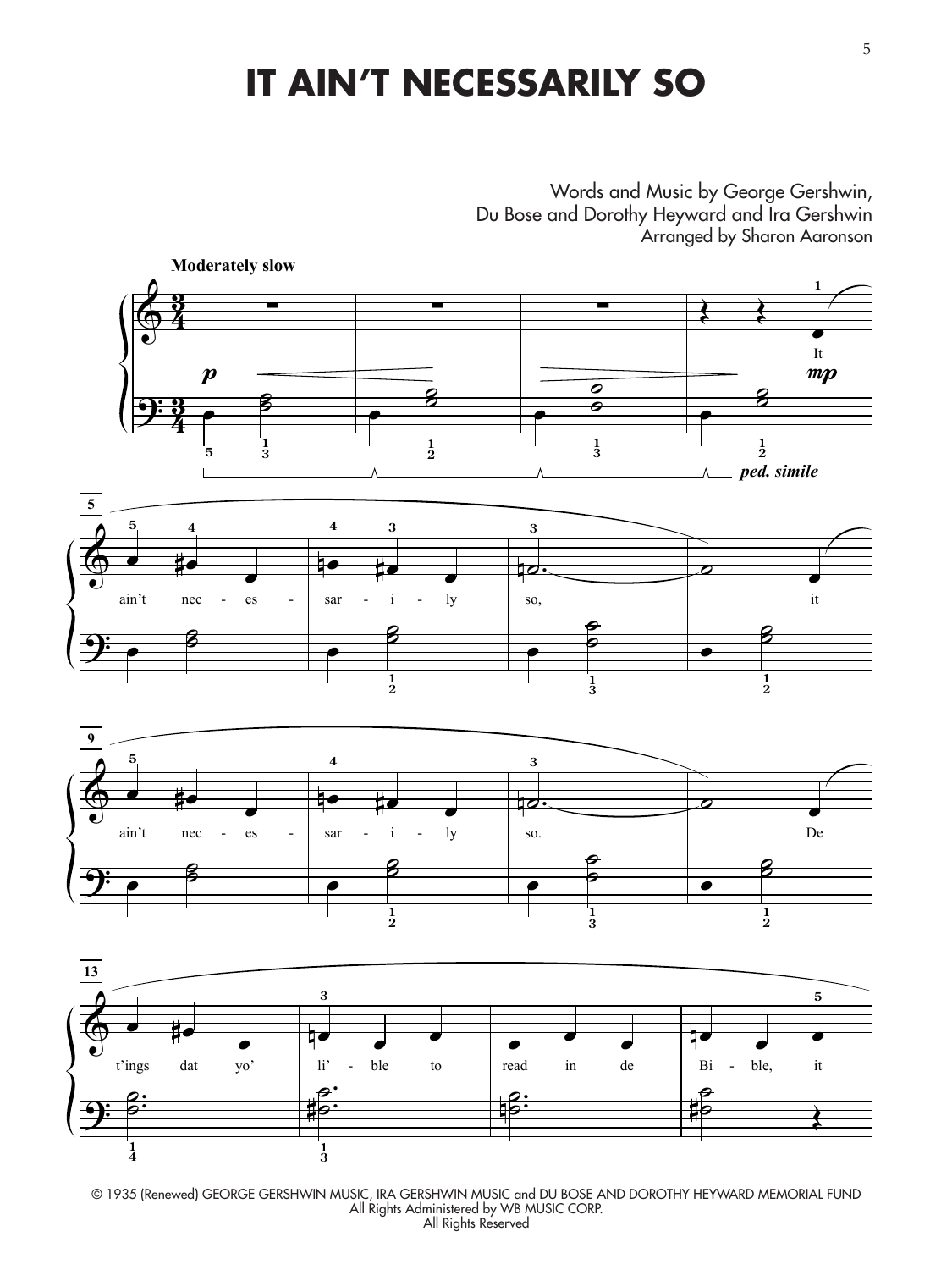#### **SATIN DOLL**

Words and Music by Johnny Mercer, Duke Ellington and Billy Strayhorn Arranged by Sharon Aaronson





![](_page_2_Figure_4.jpeg)

\*Play quarter notes unevenly: long, short, long, short.